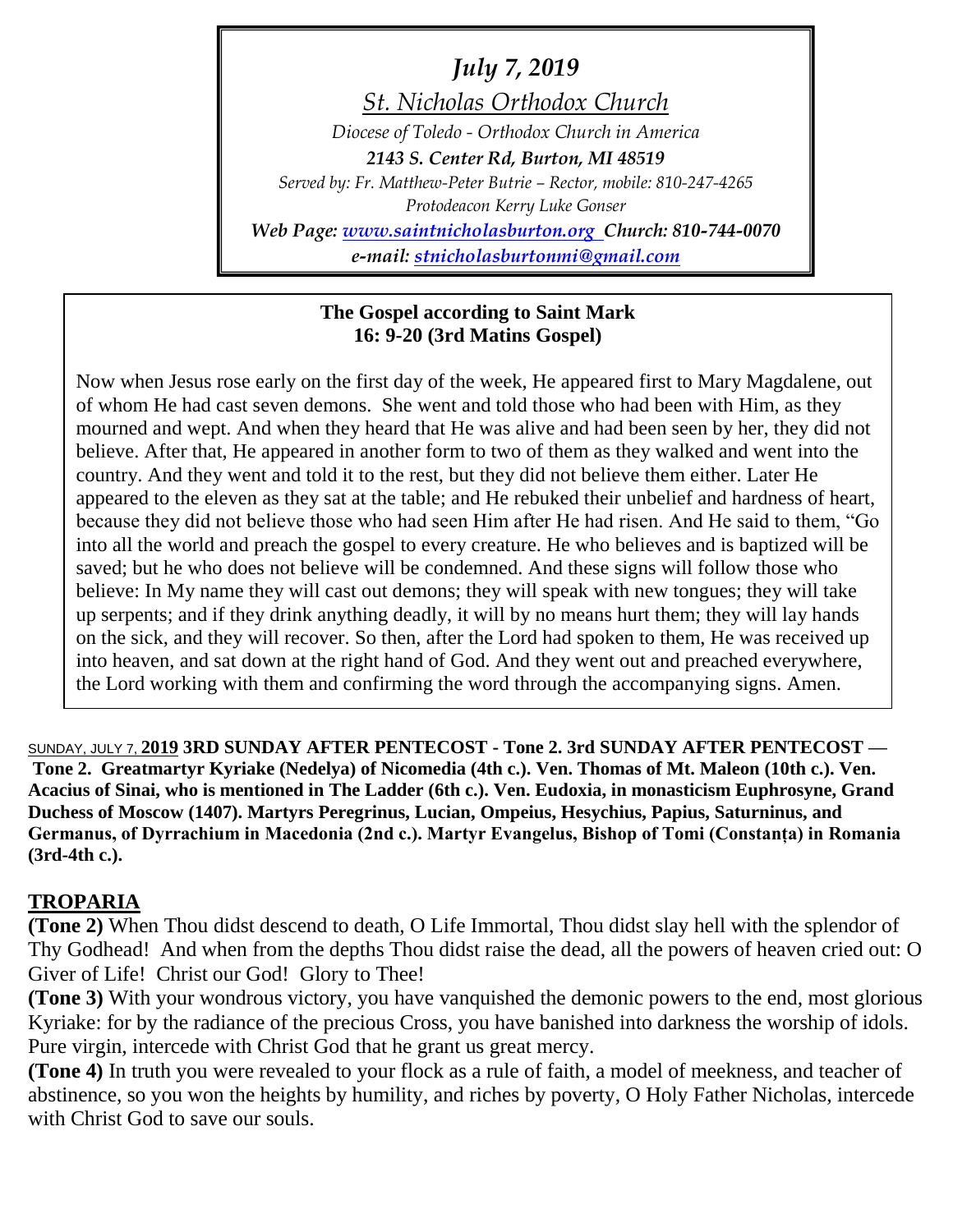# **KONTAKION**

**(Tone 6)** Protection of Christians never failing, Mediatress before the Creator, ever constant. Do not despise the voice of prayer of sinners, but in your goodness come to help us who faithfully call upon you. Hasten to entreat, hurry to pray, O Theotokos, interceding always for those honor you.

# *The Prokeimenon in the Fourth Tone:* **God is wondrous in His saints / the God of Israel.** *v:* **Bless God from the churches; the Lord, from the fountain of Israel.**

# **THE READING FROM THE EPISTLE OF PAUL TO THE GALATIANS (3:23-4:5)** *Brethren:*

before faith came, we were confined under the law, kept under restraint until faith should be revealed. So that the law was our custodian until Christ came, that we might be justified by faith. But now that faith has come, we are no longer under a custodian; for in Christ Jesus you are all sons of God, through faith. For as many of you as were baptized into Christ have put on Christ. There is neither Jew nor Greek, there is neither slave nor free, there is neither male nor female; for you are all one in Christ Jesus. And if you are Christ's, then you are Abraham's offspring, heirs according to promise. I mean that the heir, as long as he is a child, is no better than a slave, though he is the owner of all the estate; but he is under guardians and trustees until the date set by the father. So with us; when we were children, we were slaves to the elemental spirits of the universe. But when the time had fully come, God sent forth his Son, born of woman, born under the law, to redeem those who were under the law, so that we might receive adoption as sons.

### *Alleluia, Tone 2*

*v:* **May the Lord hear you in the day of trouble! May the Name of the God of Jacob protect you!**

## *v:* **Save the King, O Lord, and hear us on the day we call!**

**THE HOLY GOSPEL ACCORDING TO MATTHEW (6:22-33)** And Jesus taught the people who had come to Him saying: "The eye is the lamp of the body. So, if your eye is sound, your whole body will be full of light; but if your eye is not sound, your whole body will be full of darkness. If then the light in you is darkness, how great is the darkness! No one can serve two masters; for either he will hate the one and love the other, or he will be devoted to the one and despise the other. You cannot serve God and mammon. Therefore I tell you, do not be anxious about your life, what you shall eat or what you shall drink, nor about your body, what you shall put on. Is not life more than food, and the body more than clothing? Look at the birds of the air: they neither sow nor reap nor gather into barns, and yet your heavenly Father feeds them. Are you not of more value than they? And which of you by being anxious can add one cubit to his span of life? And why are you anxious about clothing? Consider the lilies of the field, how they grow; they neither toil nor spin; yet I tell you, even Solomon in all his glory was not arrayed like one of these. But if God so clothes the grass of the field, which today is alive and tomorrow is thrown into the oven, will he not much more clothe you, O men of little faith? Therefore do not be anxious, saying, 'What shall we eat?' or 'What shall we drink?' or 'What shall we wear?' For the Gentiles seek all these things; and your heavenly Father knows that you need them all. But seek first his kingdom and his righteousness, and all these things shall be yours as well."

**COMMUNION HYMN** Praise the Lord from the heavens, praise Him in the highest! Alleluia, Alleluia, Alleluia!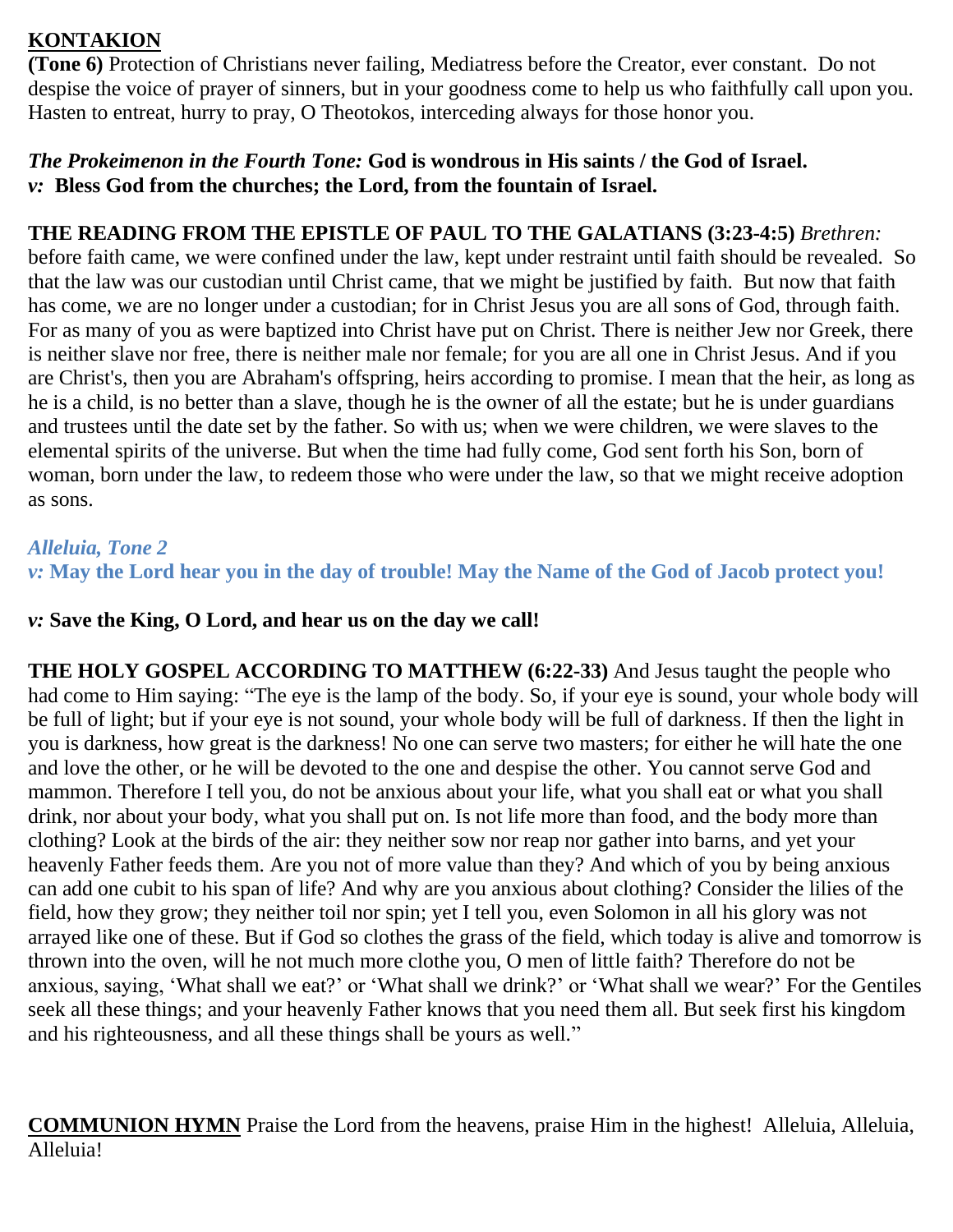**Saint Kyriake (Nedelya) – July 7** Saint Kyriake was the only child of Dorotheus and Eusebia. Since she was born on a Sunday (Kyriake, in Greek, Nedelya in Slavic), she was named Kyriake. One day a wealthy magistrate wished to betroth Kyriake to his son. Not only was she young and beautiful, but her parents were wealthy, and the magistrate wished to control that wealth. The magistrate went to her parents to request her hand, but Saint Kyriake told him that she wished to remain a virgin, for she had dedicated herself to Christ. The magistrate was angered by her words, so he went to the emperor Diocletian to denounce the saint and her parents as Christians who mocked the idols, and refused to offer sacrifice to them. Diocletian sent soldiers to arrest the family and have them brought before him. He asked them why they would not honor the gods which he himself honored. They told him that these were false gods, and that Christ was the one true God. Dorotheus was beaten until the soldiers grew tired and were unable to continue. Since neither flattery nor torment had any effect, Diocletian sent Dorotheus and Eusebia to Melitene on the eastern border between Cappadocia and Armenia. Then he sent Saint Kyriake to be interrogated by his son-in-law and co-ruler Maximian at Nicomedia. Maximian urged her not to throw her life away, promising her wealth and marriage to one of Diocletian's relatives if she would worship the pagan gods. Saint Kyriake replied that she would never renounce Christ, nor did she desire worldly riches. Enraged by her bold answer, Maximian had her flogged. The soldiers who administered this punishment became tired, and had to be replaced three times.

Shamed by his failure to overcome a young woman, Maximian sent Saint Kyriake to Hilarion, the eparch of Bithynia, at Chalcedon. He told Hilarion to either convert Kyriake to paganism, or send her back to him. Making the same promises and threats that Diocletian and Maximian had made before, Hilarion was no more successful than they were. Saint Kyriake challenged him to do his worst, because Christ would help her to triumph. The saint was suspended by her hair for several hours, while soldiers burned her body with torches. Not only did she endure all this, she also seemed to become more courageous under torture. Finally, she was taken down and put into a prison cell. That night Christ appeared to her and healed her wounds. When Hilarion saw her the next day, he declared that she had been healed by the gods because they pitied her. Then Hilarion urged her to go to the temple to give thanks to the gods. She told him that she had been healed by Christ, but agreed to go to the temple. The eparch rejoiced, thinking that he had defeated her. In the temple, Saint Kyriake prayed that God would destroy the soulless idols. Suddenly, there was a great earthquake which toppled the idols, shattering them to pieces. Everyone fled the temple in fear, leaving Hilarion behind. Instead of recognizing the power of Christ, the eparch blasphemed the true God as the destroyer of his pagan gods. He was struck by a bolt of lightning and died on the spot. Saint Kyriake was tortured again by Apollonius, who succeeded Hilarion as eparch. When she was cast into a fire, the flames were extinguished. When she was thrown to wild beasts, they became tame and gentle. Therefore, Apollonius sentenced her to death by the sword. She was permitted time to pray, so she asked God to receive her soul, and to remember those who honored her martyrdom. Just as Saint Kyriake ended her prayer, angels took her soul before the soldiers could strike off her head. Pious Christians took her relics and buried them in a place of honor.

*[www.oca.org](http://www.oca.org/)*

July 7, 2019

# န္ကြိုးေခါ့္ကိုေခါ့္ကိုေခါ့္ကိုေခါ့္ကိုေခါ့္ကိုေခါ့္ကိုေခါ့္ကိုေခါ့္ကိုေခါ့္ကိုေခါ့္ကိုေခါ့္ကိုေခါ့္ကိုေ **CANDLE INTENTIONS FOR THE HEALTH AND BLESSINGS OF**

Bakousidis family Gerry & Lena Bakousidis Mary, Anna & Patsy Alex & Magda Popoff Tom Branoff **Linda Branoff Linda Branoff Linda Branoff** God's blessings for good health to Tom & Christy Panoff on their wedding Anniversary June  $30<sup>th</sup>$  Angelo & Christine God's blessings for good health to all of our grand kids  $\&$  their parents Angelo  $\&$  Christine God's blessing for healing for Tom Branoff after surgery Angelo & Christine Health & Blessings for Mary Papadopoulous Mom & Dad Health & Blessings for Alex Popoff Angelo & Helen

#### **CANDLE INTENTIONS FOR BLESSED REPOSE**

Nikolaos Bakousidis July  $14^{\text{th}}$  (40 day memorial) Gerry & Lena Bakousidis Our grandson Andrew & John Goodman (40 days) Angelo & Christine Our grandson Andrew & Carl Aleksoff Angelo & Christine Peter Popoff Alex & Magda Popoff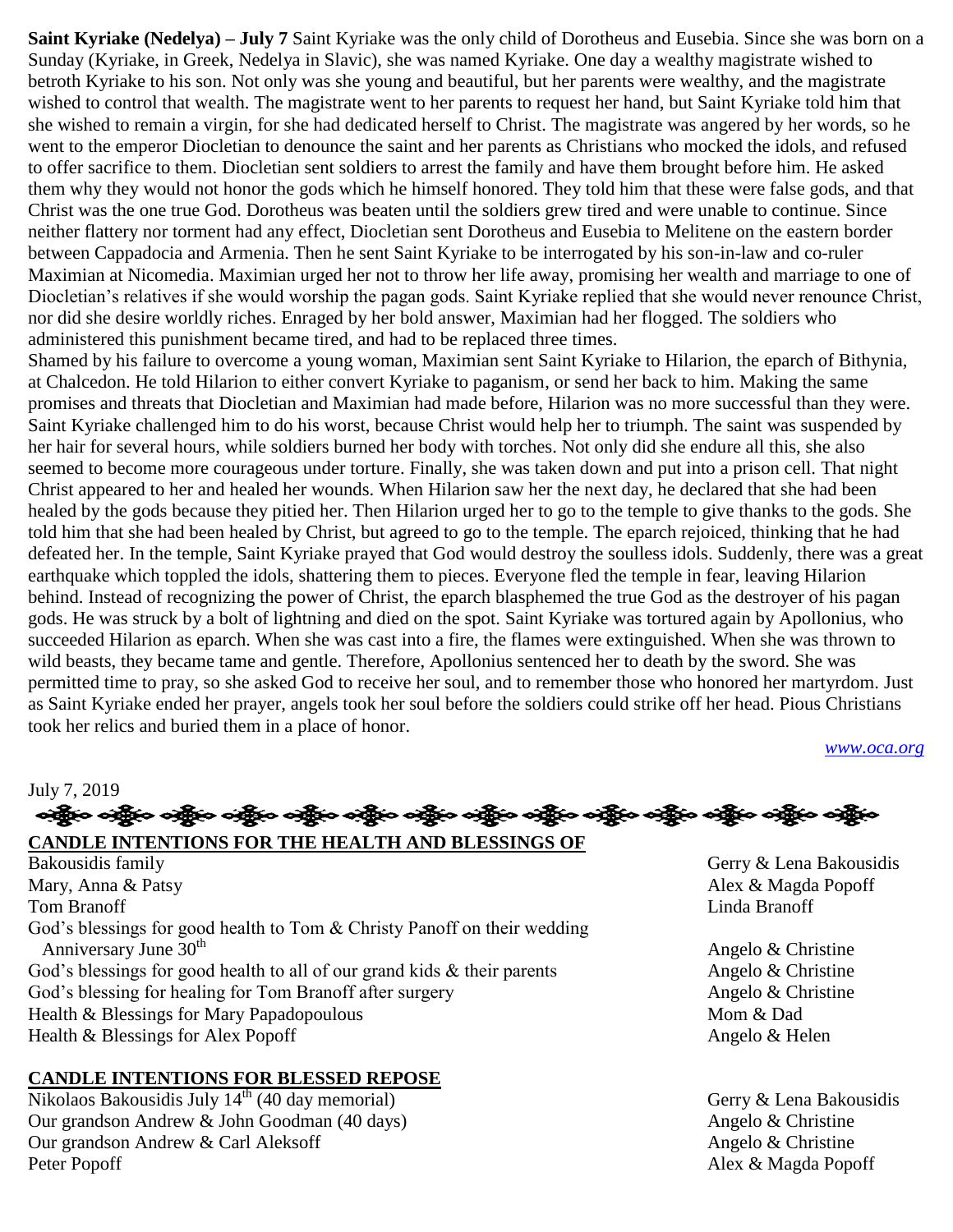

**WELCOME** to all our friends and visitors. Please join us in our fellowship hall.

**COFFEE & DONUTS** are being served by Bob & Cathy Edwards today. Donations are appreciated.

**PARISH COUNCIL MEETING** July 9<sup>th</sup>, 6:30 pm. Please call or email the office if you are unable to attend. Meeting information will be emailed on July  $8<sup>th</sup>$ .

**PANORTHODOX SOFTBALL GAME** July 14<sup>th</sup> at St. Pius Catholic School. The game starts at 3 pm. Food & drinks will be provided by St. Mary Magdalene. Please sign up in our fellowship hall. Great fun for the whole family~everyone is welcome to play or cheer on the teams.



**MACEDONIAN OPEN** Thank you to everyone who took part in this year's Golf Scramble, to and all those who donated or helped in any way and especially to the committee members: Chris Nedanis, Angelo Panoff, Christine Panoff, Linda Branoff, and George Branoff. **It is not too late, there is still time to donate**! Please see any members of the committee to make your donation.

**QUARTERLY STATEMENTS** are ready to be picked up in the parish hall. Due to a new software program your statement looks quite different. If you turned in a pledge for the year that amount is listed in the "Original Amount" column, on the rows that have "Weekly Offering" as the item. Please call Marcia in the office if you have any questions at (810-744-0070).

#### **OUR CHARITY MINISTRIES**

**HOPE IN A BOX** is collecting toilet paper/travel size toiletries for the month of July. Place the items in the blue box in the hall. Catholic Charities Community Closet will distribute the items.

**FOOD DRIVE** Place non-perishable food items in the other blue box in the hall.

### **MAKE YOUR FAITHFUL SUMMER GIVING EASY AND CONVENIENT WITH GIVELIFY**



You can now donate to St. Nicholas with an app on your phone & as always on our website. You can donate toward any fund even coffee hour. If you want to split a donation between different areas just include a memo indicating how you would like the funds applied.

**AUTOMATIC GIVING** is another option offered by most banks & credit unions using their automatic bill payment service. You can set it up so they send a check from your account to St. Nicholas for the amount you designate. This can be a done one time, weekly or monthly. Just call or go online with your banking institution to get the form you need.



**RUMMAGE SALE** August  $9^{th}$  &  $10^{th}$ . You can start bringing in items to donate now, leaving them in the foyer at the side door of the parish hall. If you want to donate large items call Dennis Jernigan to arrange a drop off or pick up time. Please make sure they are clean  $\&$  in good working order. Please consider volunteering to help with this event as it takes a lot of work to make it successful.

**SHRINE FEAST** Sunday, August 18 – outdoor Liturgy followed by lamb picnic.